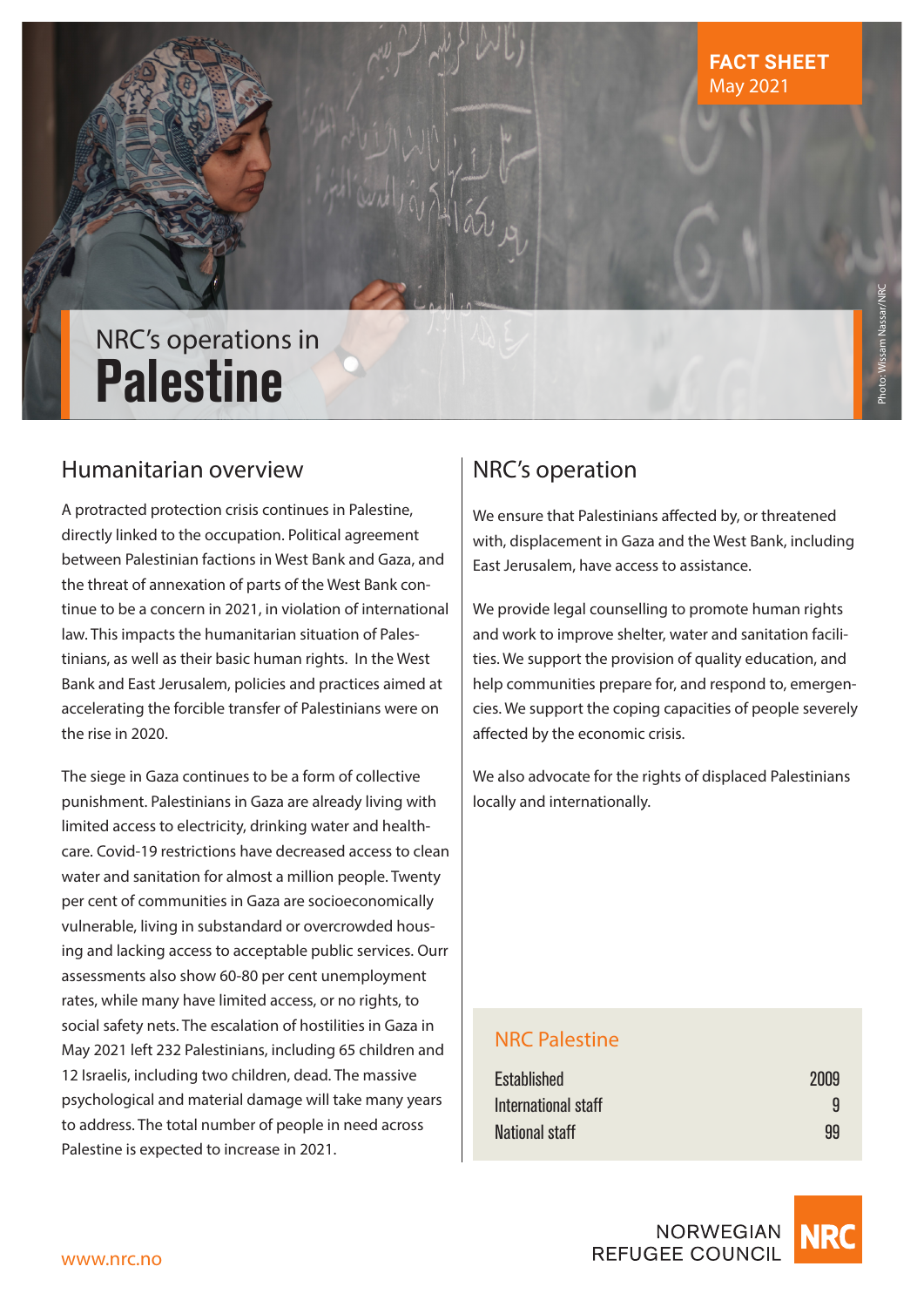

## NRC Palestine

**Country and field offices**  Jerusalem, Hebron, and Gaza

**Areas of operation**  West Bank, East Jerusalem and Gaza



#### NRC Palestine

Country director: Caroline Ort Email: palestine@nrc.no Phone: +972 2 6261168

Fax: +972 2 6275543 www.nrc.no/palestine Address: Norwegian Refugee Council 24 Othman Ibn Afan Street, Sheikh Jarrah, East Jerusalem

#### Camp management

We provide internally displaced people and vulnerable communities with access to protection and essential services in Gaza. Our team works to:

- include internally displaced people and vulnerable communities in decision making processes
- increase the emergency preparedness and response capacities of local authorities, humanitarian responders, and communities
- improve coordination between communities and humanitarian organisations
- enhance the effectiveness, transparency and accountability of humanitarian work
- provide multi-purpose cash to vulnerable households affected by the economic crisis

#### Education

Many children in Palestine have seen or experienced traumatic events and subsequently suffer from nightmares, which affect their ability to learn and thrive. We work to ensure that Palestinian children have access to quality education and psycho-educational support by:

- training teachers on effective classroom management strategies
- training counsellors to support students suffering from nightmares
- assisting teachers and school staff in developing child-centred teaching and learning approaches
- supporting parents and school communities in establishing parent associations
- in collaboration with our ICLA team, providing information to students, parents and teachers about their rights and referral mechanisms for further support
- providing emergency resources for vulnerable schools to enhance teaching and learning, as well as protect against attacks on education

#### Information, counselling and legal assistance (ICLA)

We work to protect people and communities who have been, or are at risk of being, forced to leave their homes. We provide legal information, training, counselling and assistance for those affected by discriminatory policies and practices. We:

• work closely with national and international stake-